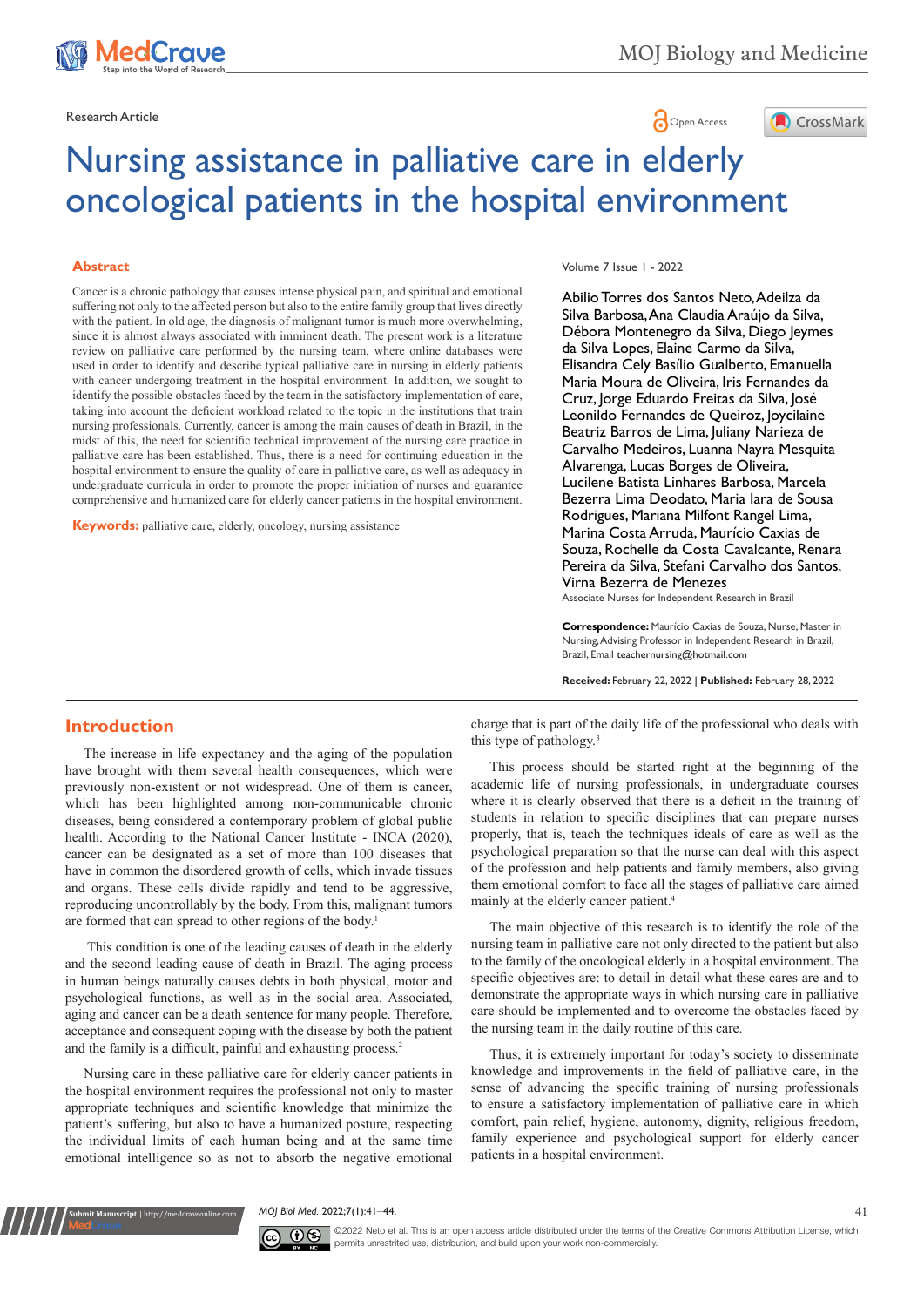# **Method**

Exploratory and qualitative study, with innovative descriptive sampling. The present work is a bibliographical research where the online databases SciELO, LILACS, VHL, doctoral theses, books, monographs were used, in addition to considering the availability of the full text, version in Portuguese, seeking the aspects that are related to the keywords: initially, a search was carried out regarding palliative care, using the terms "Palliative Care", "Nursing care", "ontological elderly", "hospital environment" and "Palliative Care". With the objective of identifying the concepts about this way of care, mentioned in national journals, through the literature review. In the initial search, the titles and abstracts of the articles were considered for the selection of probable works of interest.<sup>5</sup>

Inclusion criteria were texts that addressed the topic of palliative care, elderly cancer patients, national texts and texts published between 2011 and December 2021. In contradiction, the exclusion criteria of studies were publications that are not related to the theme , available in summary, as well as articles with the year of publication less than 2011.<sup>6</sup>

Initially, 02 books, 02 monographs and 11 articles related to palliative care were found, excluding those that did not meet the established criteria. In the end, 01 book, 01 monograph and 07 articles were selected after associating the inclusion and exclusion criteria, being organized in sheets in which there was identification data of the articles and a synthesis for further analysis.

### **Results And Discussion**

The World Health Organization (WHO) defines Palliative Care as an approach whose main treatment focus is to improve the quality of life of patients and their families in the face of life-threatening pathologies, through prevention and early treatment of symptoms and physical suffering. , psychic, spiritual and social. In intensive care, palliative care is provided to all critically ill, life-threatening patients with symptoms that compromise their quality of life.<sup>5</sup> Palliative care is based on principles and knowledge inherent to the various specialties and can be initiated from the diagnosis of the disease, thus avoiding the use of terms such as "nothing more can be done".<sup>7</sup>

The WHO also defines the principles that must be considered by the multiprofessional team when providing assistance, which are: promoting pain relief and other unpleasant symptoms; affirm life and consider death as a normal process of life; not hasten or postpone death; integrate psychological and spiritual aspects in patient care; provide a support system that enables the patient to live as actively as possible until the time of death; offer a support system to help family members during the patient's illness and cope with grief; multiprofessional approach to focus on the needs of patients and their families, including bereavement support; improve quality of life and positively influence the course of the disease; should be started as early as possible along with other life-prolonging measures such as chemotherapy and radiotherapy and include all investigations necessary to understand and improve stressful clinical situations.<sup>8</sup>

For Gomes and Othero<sup>2</sup> palliative care presents itself as an innovative form of assistance in the health sector and has been gaining ground in Brazil in recent decades. It differs from curative medicine in that it focuses on comprehensive care, through prevention and symptom control, for all patients facing serious, life-threatening illnesses. The WHO also emphasizes that palliative care must be initiated at the time of diagnosis of the disease, to aim at cure, and if it does not occur, palliative measures can be implemented exclusively, in which care becomes the main focus and not more the cure.<sup>9</sup>

One should also take into account the fact that in a hospital environment, both family members and the elderly patient, when conscious, are emotionally and spiritually sensitive to the imminence of death, demanding fulfillment or spiritual comfort according to their own beliefs. It is not uncommon for family members to seek spiritual help through religious services or even healing rituals in order to provide some kind of relief for their loved one. It is up to the nurse to perceive this need that the family has to contribute in some way to the health of their family member and provide resolute measures in order to adjust this care. Mohallem and Rodrigues (2007) cited by Santos, Lattaro and Almeida<sup>7</sup> state that "palliative care begins with respect for moral, social, ethical values, beliefs, knowledge, rights, duties and capacities".10

 In the hospital environment, there is a need for adaptations so that the family member can also feel welcomed and be with the elderly person 24 hours a day, preventing them from feeling abandoned. As for visits, access must be facilitated, with no limit imposed by the hospital, the number of visits must be regulated by the patient himself if he is in a position to decide. In this context, the visit of children is also allowed. It is also very important that the family member be guaranteed access to medical information about changes in the clinical condition and about the stages in the dying process, guaranteeing full psychological and spiritual assistance.11

The nurse must provide means for the elderly to maintain their autonomy, even if limited, in addition to encouraging self-care and involving the patient and family members in decisions and care until the end. It should also encourage the elderly to plan their life and illness routine, in addition to routine care such as relief and monitoring of symptoms and pain. For Gaspar et al.<sup>1</sup> "age is not a factor that disables a person to personally exercise the acts of civil life, such as deciding on their own life and death" (2019).<sup>12</sup>

As for practical nursing interventions, pain control, hypodermoclysis and dressings in tumor wounds or malignant skin lesions are evidenced. In addition to these, psychological care, patient hygiene and comfort measures are necessary. In relation to pain, this question is subjective because each human being reacts differently to the stimulus of pain. So that some physiological patterns such as heart rate, temperature, respiratory rate when altered help the nurse to identify the presence of pain. Allied to this, the nursing team can and should also use the Visual Analogue Scale - VAS, which helps to measure the intensity of pain reported by the patient. For Biasi et al.9 "the patient expresses his behavioral and emotional reactions by his facial expression, by crying, or by verbal expression, what is his reaction, (fear, anguish, irritation, insomnia, among others). In this way, it is also possible to assess pain through the patient's behavioral response.13

There are also other scales such as the "Palliative Performance Scale" that serves as a functional assessment and has 11 performance levels ranging from 0 to 100 with intervals of ten. PPS should be used every day in the hospital environment and can also be used in outpatients and home visits. Another scale used is the symptom assessment scale - ESAS- and consists of a small questionnaire with nine determined symptoms and space for a tenth symptom that must be mentioned by the patient and recorded daily. The patient is asked to assign a score from zero to ten to each pre-established symptom, with a zero score referring to the total absence of the symptom and a score of 10 the highest intensity. If the client is unable to answer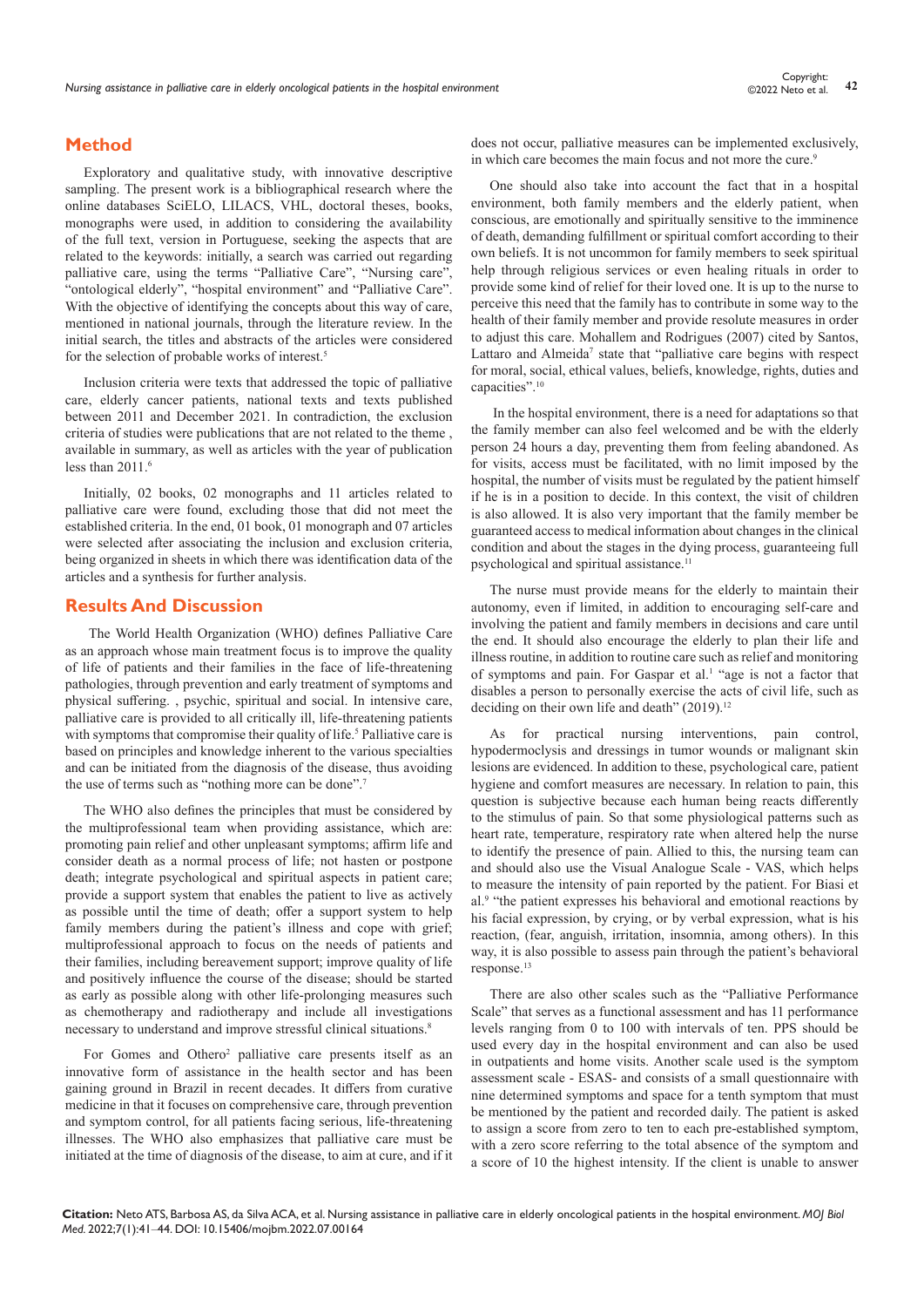the questionnaire, it can be answered by the caregiver, however, subjective symptoms such as tiredness, anxiety, must be left blank.<sup>14</sup>

| Avaliação de sintomas |                                                                                                                                                                   |
|-----------------------|-------------------------------------------------------------------------------------------------------------------------------------------------------------------|
| Paciente:             | Registro:                                                                                                                                                         |
| Preenchido por:       | Data:                                                                                                                                                             |
|                       | Por favor circule o n°, que melhor descreve a intensidade dos seguintes sintomas neste<br>momento. (Também se pode perguntar a média durante as últimas 24 horas) |
| Sem DOR $=$           | $0-1-2-3-4-5-6-7-8-9-10$ = Pior dor possível                                                                                                                      |
| $Sem$ Cansaço =       | $0-1-2-3-4-5-6-7-8-9-10 =$ Pior cansaco possível                                                                                                                  |
| Sem Náusea =          | $0-1-2-3-4-5-6-7-8-9-10$ = Pior náusea possível                                                                                                                   |
| Sem Depressão $=$     | $0-1-2-3-4-5-6-7-8-9-10 =$ Pior depressão possível                                                                                                                |
| Sem Ansiedade $=$     | $0-1-2-3-4-5-6-7-8-9-10$ = Pior ansiedade possível                                                                                                                |
| Sem Sonolência $=$    | $0-1-2-3-4-5-6-7-8-9-10$ = Pior sonolência possível                                                                                                               |
| Muito Bom Apetite $=$ | $0-1-2-3-4-5-6-7-8-9-10$ = Pior apetite possível                                                                                                                  |
| Sem Falta de Ar $=$   | $0-1-2-3-4-5-6-7-8-9-10$ = Pior falta de ar possível                                                                                                              |
|                       | Melhor sensação de = $0 - 1 - 2 - 3 - 4 - 5 - 6 - 7 - 8 - 9 - 10 =$ Pior sensação de bem<br>estar possível                                                        |
| Outro problema $=$    | $0-1-2-3-4-5-6-7-8-9-10=$                                                                                                                                         |



Other palliative nursing interventions aimed at elderly cancer patients in a hospital environment are: well-being, family interaction, respect, therapeutic communication techniques and communication with the multidisciplinary team. All this with a view to ensuring the autonomy of the elderly cancer patient with a focus on improving the quality of life through humanized care, mitigating their suffering as much as possible. For Markus et al,<sup>6</sup> "the act of humanizing requires a good mood from the nursing team, to build therapeutic relationships that allow relieving the tension inherent to the gravity of the situation, protecting the dignity and values of the palliative patient". 15

Palliative care always aims to promote patient comfort even though it goes against advanced life-prolonging techniques, which use painful procedures with little chance of success. "Palliative actions to the detriment of the technological complexity of the unit, can allow this patient who is in his finitude to complete his life cycle with dignity, respect and with as little suffering as possible.<sup>16</sup>

However, nursing faces some difficulties in carrying out this care due to the lack of information and preparation of the team to deal with patients suffering from such a disease. According to Markus<sup>6</sup> "it is necessary for nursing professionals to have prior knowledge about palliative care, in the search for qualified and meaningful assistance for patients who are in these conditions.  $[...]$ ". For Gonçalves<sup>3</sup> there is insufficient teacher training in palliative care since the insecurity and suffering of this category is noticeable when it needs to position itself on palliative care, the result of little or no training in the area revealing itself as a weakness about this theme.<sup>17</sup>

In addition, the lack of theoretical basis in nursing courses with regard to palliative care makes humanized and standardized actions difficult. Since the nurse needs specific and technical training regarding the application of palliative care, assisting the client affected by the different types of cancer in all its stages, performing humanized interventions and focused on the well-being of the human being in a holistic way.18

It should also be taken into account that the more a population ages, the more the demand for qualified health professionals for palliative care increases, this points to a path where the current way of training nurses in public and private universities in order to to establish teaching plans where palliative care in general is worked

with better efficiency so that the desired excellence in palliative care can be achieved.<sup>19</sup>

# **Conclusion**

The study is relevant, since it reflects on the importance of implementing palliative care in nursing care for elderly cancer patients, who, due to physiological changes typical of aging, are more vulnerable and sensitive to this condition.

From the establishment of the initial diagnosis to the end of the health-disease process with or without evolution to death, the practice of palliative care is essential. Therefore, it is essential that the nursing team is prepared to recognize the needs of patients in all their dimensions.

In view of this, there is also a need to establish a culture of teaching palliative care in undergraduate health courses, to the detriment of its implementation only when the professional begins to practice the profession and is faced with a situation as delicate as dealing with an elderly client with cancer and his family members weakened by the process of accepting the disease, difficulties with the sudden change in routine and fear of facing grief.

For its complete completion, it is important to clarify that this study reached its objective, as it successfully concluded the proposed objective, contributing methodologically to the elaboration of new research on the topic addressed.

## **Acknowledgments**

None.

#### **Conflicts of interest**

The authors declared no have conflict interest for the study.

#### **References**

- 1. Gaspar, Rafael Barroso et al. [O enfermeiro na defesa da autonomia do](https://www.scielo.br/j/reben/a/LBB5M8K86nkWZYz5rTSkBXz/?format=pdf&lang=pt)  [idoso na terminal idade da vida. 2019.](https://www.scielo.br/j/reben/a/LBB5M8K86nkWZYz5rTSkBXz/?format=pdf&lang=pt)
- 2. [Gomes, Ana Luisa Zaniboni, MarÍliaBense. Cuidados paliativos. 2016.](https://doi.org/10.1590/s0103-40142016.30880011)
- 3. Gonçalves, Rafaella Guilherme. [Formação do enfermeiro em cuidados](https://repositorio.ufrn.br/jspui/handle/123456789/26699)  [paliativos no Estado do Rio Grande do Norte. 2018.](https://repositorio.ufrn.br/jspui/handle/123456789/26699)
- 4. [Brasil, Ministério da Saúde.](https://www.inca.gov.br/o-que-e-cancer) O que é câncer? *INCA***.** 2020.
- 5. Luiz, Marina Mendes et al. [Cuidados paliativos em enfermagem ao](http://www.seer.unirio.br/index.php/cuidadofundamental/article/view/5051/pdf_1)  [idoso em UTI: uma revisão integrativa. 2018.](http://www.seer.unirio.br/index.php/cuidadofundamental/article/view/5051/pdf_1)
- 6. Markus, Lucimara Andréia et al. [A atuação do enfermeiro na assistência](http://www.herrero.com.br/files/revista/file808a997f5fc0c522425922dc99ca39b7.pdf)  [ao paciente em cuidados paliativos. 2017.](http://www.herrero.com.br/files/revista/file808a997f5fc0c522425922dc99ca39b7.pdf)
- 7. [Santos, Demétria Beatriz Alvarenga](http://www.libertas.edu.br/revistas/index.php/riclibertas/article/view/14/6) et al. Cuidados paliativos de [enfermagem ao paciente oncológico terminal: revisão da literatura.](http://www.libertas.edu.br/revistas/index.php/riclibertas/article/view/14/6)  [2011.](http://www.libertas.edu.br/revistas/index.php/riclibertas/article/view/14/6)
- 8. Silva, Marcelle Miranda et al. [Cuidados paliativos na assistência de alta](https://www.scielo.br/scielo.php?script=sci_arttext&pid=S1414-81452015000300460)  [complexidade em oncologia: percepção de enfermeiros. percepção de](https://www.scielo.br/scielo.php?script=sci_arttext&pid=S1414-81452015000300460)  [enfermeiros. 2015.](https://www.scielo.br/scielo.php?script=sci_arttext&pid=S1414-81452015000300460)
- 9. [Biasi, Priscila Tomazell et al. Manejo da dor no paciente oncológico pela](https://www.uricer.edu.br/site/pdfs/perspectiva/129_163.pdf)  [equipe de enfermagem. 2011.](https://www.uricer.edu.br/site/pdfs/perspectiva/129_163.pdf)
- 10. Paliativos, Academia Nacional de Cuidados Paliativos et al. Manual de Cuidados Paliativos ANCP: Ampliado e atualizado 2º Edição. 2012.
- 11. [Lima AMV, Silva ACA, Martins ASP, et al. H3N2 as the new influenza](https://medcraveonline.com/IJFCM/IJFCM-06-00260.pdf)  [virus circulating in Brazil and the reflexes on Family and Community](https://medcraveonline.com/IJFCM/IJFCM-06-00260.pdf)  Health. *[Int J Fam Commun Med](https://medcraveonline.com/IJFCM/IJFCM-06-00260.pdf)*. 2022;6(1):34‒36.